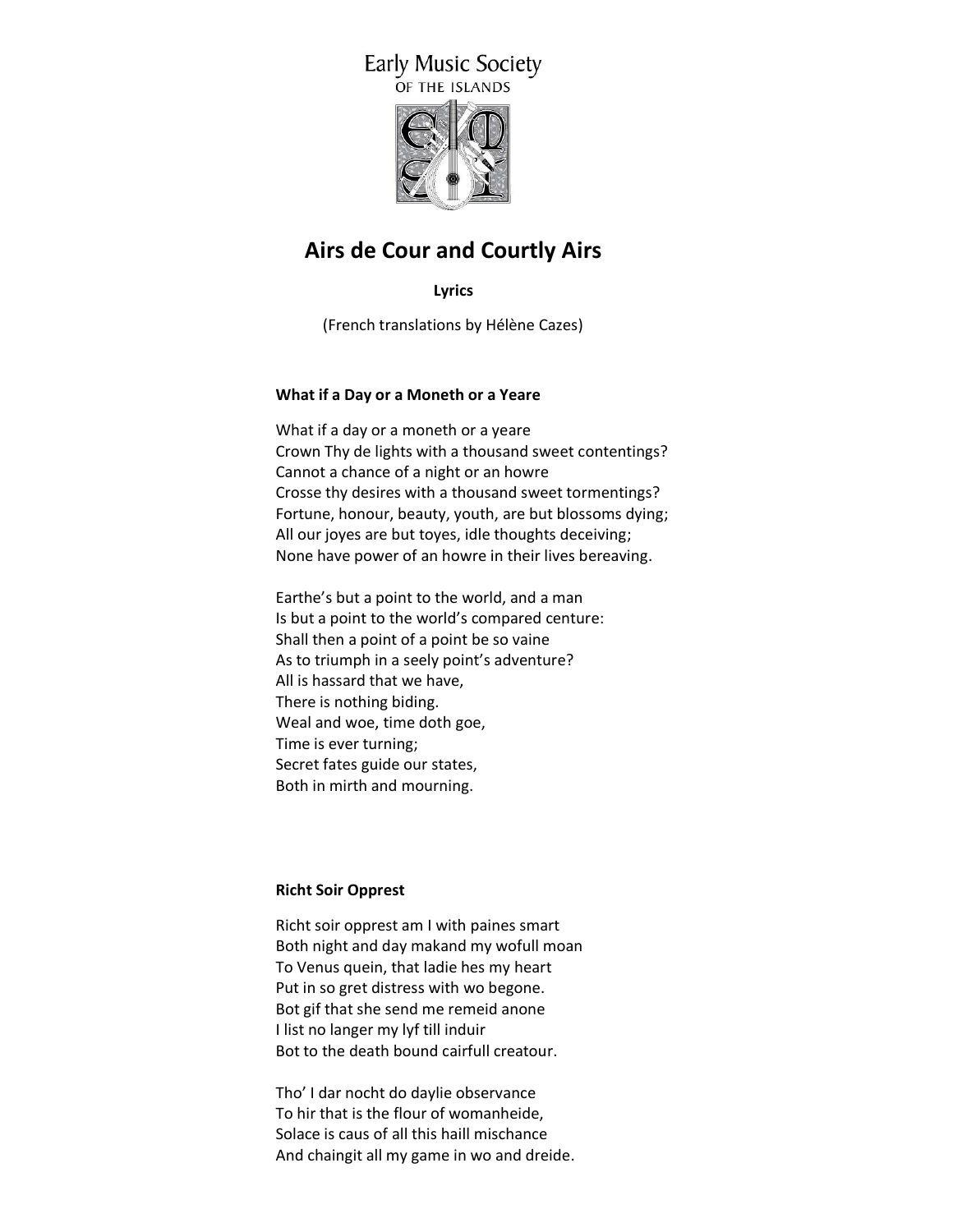Bot gif that Ladie send me no remeide I list no langer my lyf till induir Bot to the death bound cairfull creatour.

O plant of love with plesours infinet The lustiest that ever was or sall, Thair is no tongue can tell or pen can write The bewties of that fre in special. What sould I moir bot on [my] confort call To hir that hes my heart, my heart in cuir Bot to the death bound cairfull ceatour.

#### **Joy the Person of My Love**

Joy to the person of my love Although she me disdain. Fixt are by thoghts and may not move And yet I love in vain Shall I lose the sight of my joy and heart's delight? Or shall I cease my sute? Shall I strive to touch? Oh, no, it were too much: She is forbidden fruit. Oh, woe is me, that ever I did see The beauty that did me bewitch. Yet, out alace! I must forgo that face The treasour I esteem'd so much.

O shal I range into some dale Or to the mountains mourn? Sad echoes shal resound my tale. Ah, whither shall I turn? Shal I by her live that no life to me will give But deeply wounds my heart? If I flee away, ah, will she not cry, Stay! My sorrows to convert? Oh no, no, no, she will not once say so But comfortless I must be gone. Yet though she be so thrawart unto me I'le love her or I will love none.

A thousand good fortuns fal to her share Although she hath rejected me And fill'd my sad heart full of dispaire Yet ever shall I constant be, For she is the Dame my tongue shall ever name Fair branch of modestie, Choice of heart and mind, oh, were she half so kind Then would she pitie me. Sweet, turn at last, be kind as thou art chast And let me in thy bosom dwell. So shall we gain the pleasur of love's pain. Till then, my deirest deir, farewell.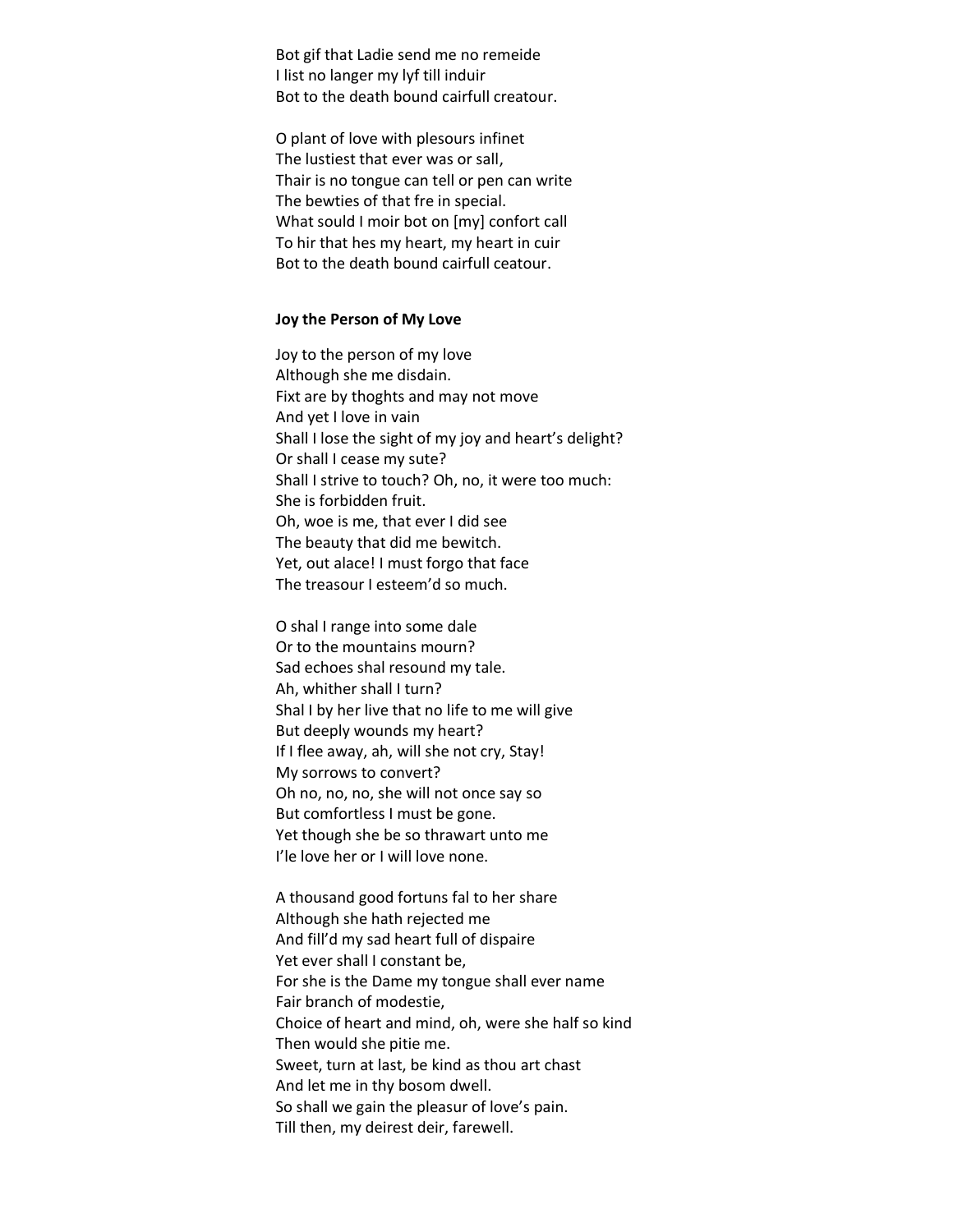#### **I Saw My Lady Weep**

I saw my Lady weepe and sorrow proud to bee advanced so: in those faire eies, where all perfections keepe, Hir face was full of woe, but such a woe (beleeve me) as wins more hearts, than mirth can doe, with hir intysing parts.

Sorow was there made faire, And passion wise, teares a delightfull thing, Silence beyond all speech a wisdom rare, Shee made hir sighes to sing, And all things with so sweet a sadnesse move, As made my heart at once both grieve and love.

O fayrer then ought ells, The world can shew, leave of in time to grieve, Inough, inough, your joyfull lookes excells, Teares kills the heart believe, O strive not to bee excellent in woe, Which onely breeds your beauties overthrow.

## **Fine Knacks for Ladies**

Fine knacks for ladies, cheape choise braue and new, Good penniworths but mony can not moue, I keepe a faier but for the faier to view, a begger may bee liberall of loue, Though all my wares bee trash the hart is true, The hart is true, the hart is true.

Great gifts are guiles and looke for gifts againe, My trifles come, as treasures from my minde, It is a precious jewell to bee plaine, Sometimes in shell th' orienst pearles we finde, Of others take a sheafe, of mee a graine, Of mee a graine, of mee a graine.

Within this packe pinnes points laces & gloues, And diuers toies fitting a country faier, But my hart where duety serues and loues, Turtels, & twins, courts brood, a heauenly paier, Happy the hart that thincks of no remoues, Of no remoues, of no remoues.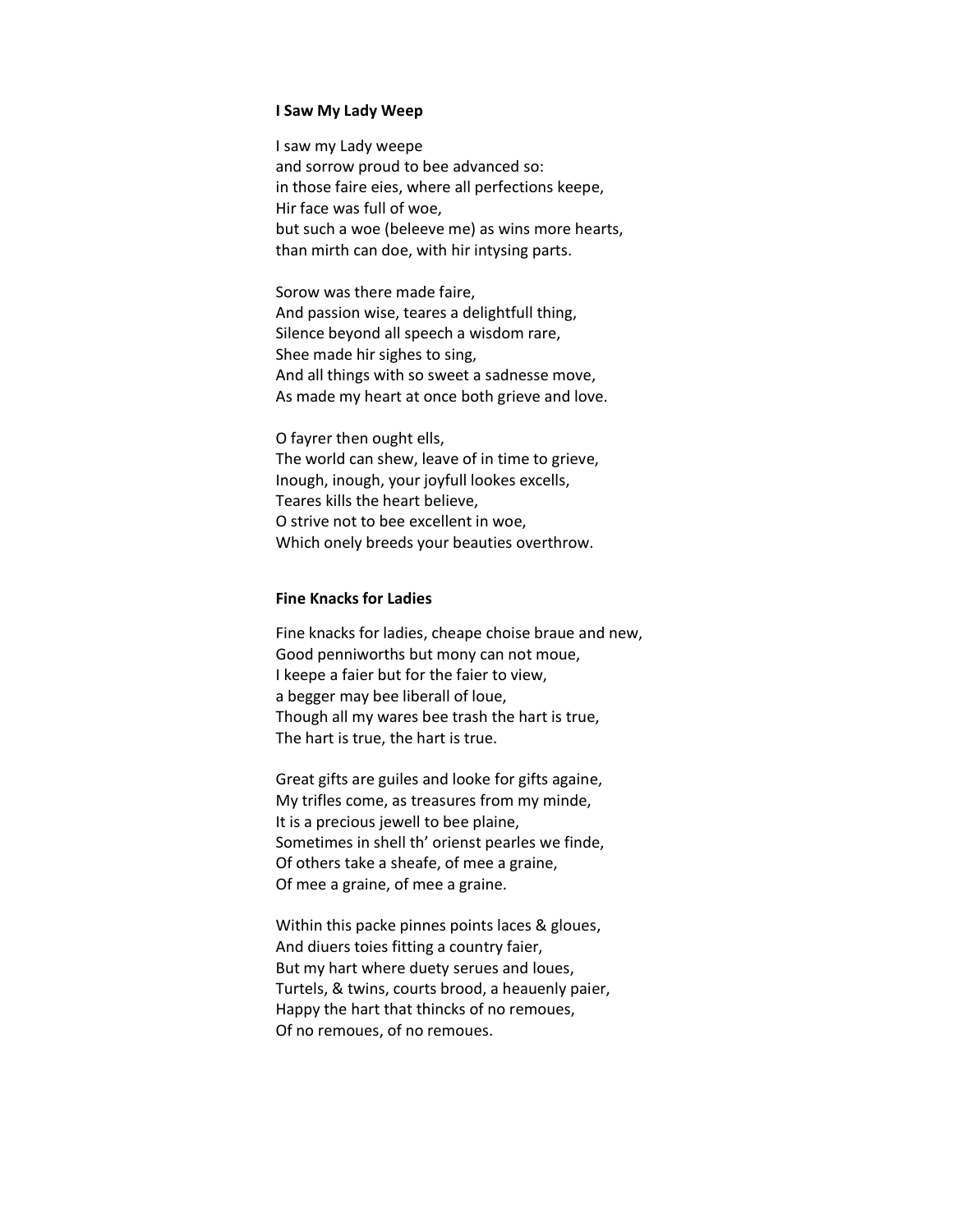### **Enfin la beauté que j'adore**

Enfin la beauté que j'adore Me fait cognaistre en son retour Qu'elle veut que je voye encore Ces yeux pour qui je meurs pour qui je meurs d'amour.

Mais puis que je revoy La beauté qui m'enflame, Sortez mes desplaisirs Hostez-vous de mon ame.

Le ciel voyant que son absence M'oste tout mon contentement, Octroye à ma perseverance La fin de mon cruel tourment

Mais puis que . . . .

Mes maux changes vous en delices, Mon cœur arrestés vos douleurs, Amour bannissez mes supplices, Mes yeux ne versez plus de pleurs.

Et puis que . . . .

## **Cessés mortels de soupirer**

Cessés mortels de soupirer, Cette beauté n'est pas mortelle; Il est permis de l'adorer, Mais non pas d'estre amoureux d'elle. Les Dieux tant seulement Peuvent aymer si hautement.

Qui est celuy qui ne void pas Que pour elle la terre est belle, Que les fleurs naissent soubs ses pas, Que le jour luit plus beau pour elle, Et les dieux seulement Dignes d'aymer si hautement?

Jamais de si rares trésors Le ciel n'enrichit autre dame, Soit ou pour les beautés du corps, Ou bien pour les vertus de l'ame. Non les dieux seulement Peuvent aymer si hautement.

Bref ces divenes qualités Dont le ciel orna sa naissance, Deffendent mesme aux déités Non de l'aymer, mais l'espérance D'obtenir en l'aymant Sinon qu'un glorieux tourment.

## **Enfin la beauté que j'adore**

At last, the beauty whom I adore Lets me know on her return That she wishes me to see again These eyes for the love of which I am dying.

Now, as I see again The beauty that inflames me, Away with you, my displeasures, Go, leave my soul.

Heaven, seeing that her absence Takes away all my contentment, Has granted to my perseverance The end of my cruel torment.

Now, as  $1 \ldots$ 

My pains, turn into delights, My heart, stop your suffering, Love, banish my torment, My eyes, shed no more tears.

And, as  $1 \ldots$ 

## **Cessés mortels de soupirer**

Cease, mortals, your sighs, This beauty is not of a mortal; It is allowed to adore her, But not to fall in love with her. Only the Gods, indeed, Can place their love so high.

Who would not see That, for her the earth is beautiful, That flowers appear under her feet, That the day is brighter for her, And that only the Gods Deserve to place their love so high.

Never has heaven bestowed Such rare treasures on any lady, Be it for the beauties of her body Or for the virtues of her soul. No, only the Gods Can place their love so high.

In short, these divine qualities, Which heaven bestowed on her at birth, Forbid to all, even deities, Not the love of her but the hope That, in loving her, one will obtain Anything but a glorious torment.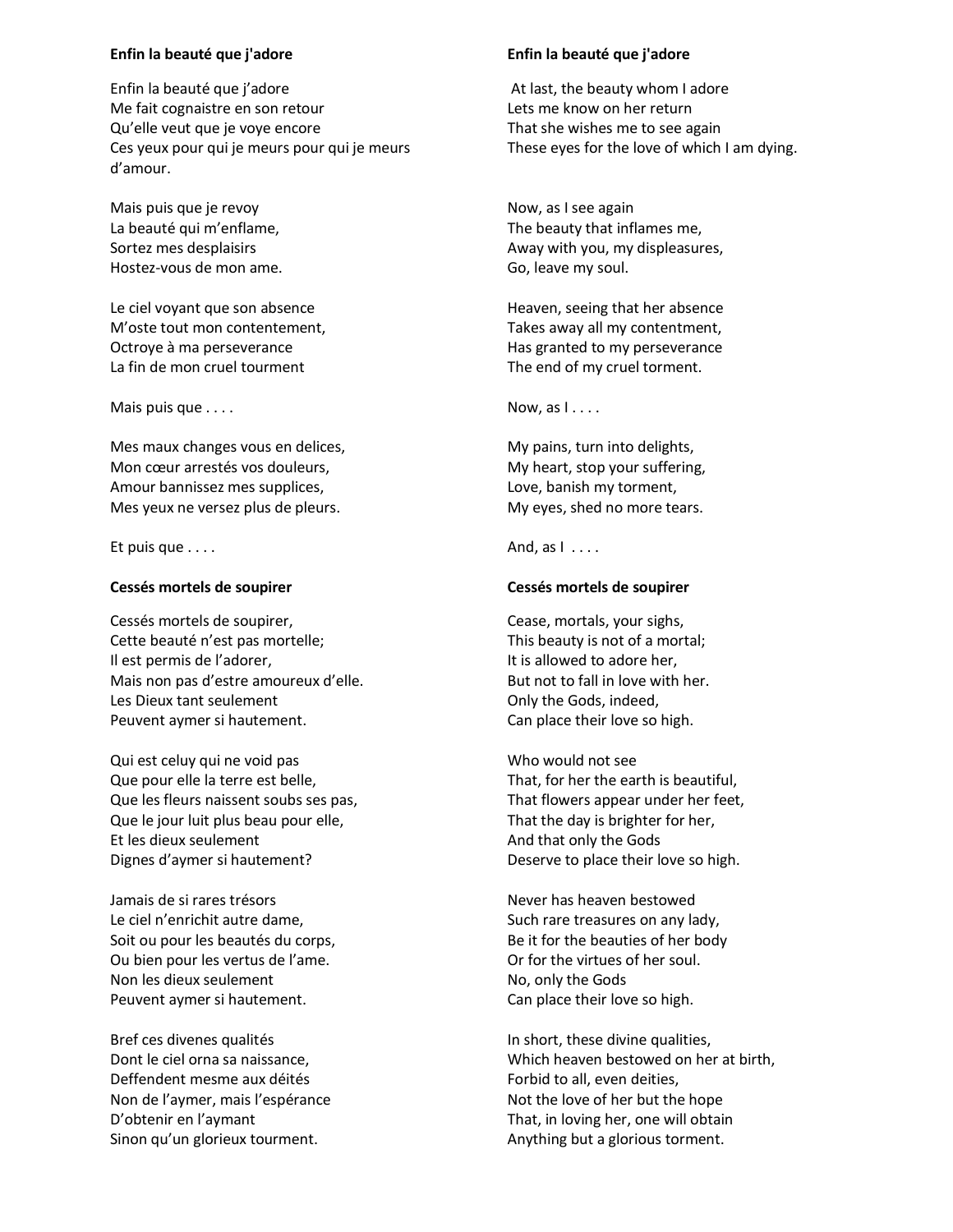## **Non ha sott' il Ciel**

Non ha sott' il Ciel un servo Cupido Di me più fedel Mio core mi' alma Ne porta la palma Per tutto si sa, Ch'un servo Cupido più fidel non ha.

Non é per mia fé Nel regno d'Amore leal più di me,

A suono di Tromba La fama rimbomba Che tal fedeltà Nel regno d'amore Cupido non ha.

Troncar non si può Quel laccio d'amore che l'alma legò, Ma vita serena Fa dolce catena, Contenta sarà Ch'un cor più gioioso Cupido non ha

## **Consert de differents oyseaux**

Il sort de nos corps emplumez Des voix plus divines qu'humaines, Qui tiennent les soucis charmez, Et font dormir les peines.

Nous vous appellons à tesmoins, Que si nos voix font de merveilles, No Luths ne penetrent pas moins Les cœurs, que les oreilles.

Gardez de vous abuser tous, Ce seroyent choses bien estranges, Si les Corbeaux & les Hybous Chantoyent comme les Anges.

Nous sommes des Dieux deguisez, Qu'en ce lieu ces beautez attirent, Et c'est pour nos cœurs embrasez Que nos bouches soupirent.

## **Non ha sott' il Ciel**

Cupid does not possess under Heaven A servant more faithful than myself: My heart my soul Holds dear Everywhere people know, That a more faithful servant, Cupid does not possess.

There is not, I swear, In the realm of Love (a servant) more loyal than myself, At the sound of the Trumpet My fame resounds That (a servant with) such fidelity In the realm of love, Cupid does not possess.

One cannot break free (from) That ensnarement of love which my soul tied But life serene Makes a sweet chain, Content (my life) will be That a (servant with a) heart more joyous, Cupid does not possess.

## **Consert de differents oyseaux**

Out of our feathered bodies Come voices more divine than human, Which bind our sorrows in their spells, Put our pains to sleep.

We call you to witness That, while our voices do wonders, Our Lutes penetrate no less Hearts than ears.

All of you, beware of deception, It would be strange indeed If crows and owls were to sing Like angels.

We are gods in disguise Whom these beauties have lured to this place, And out of our burning hearts Sigh our mouths.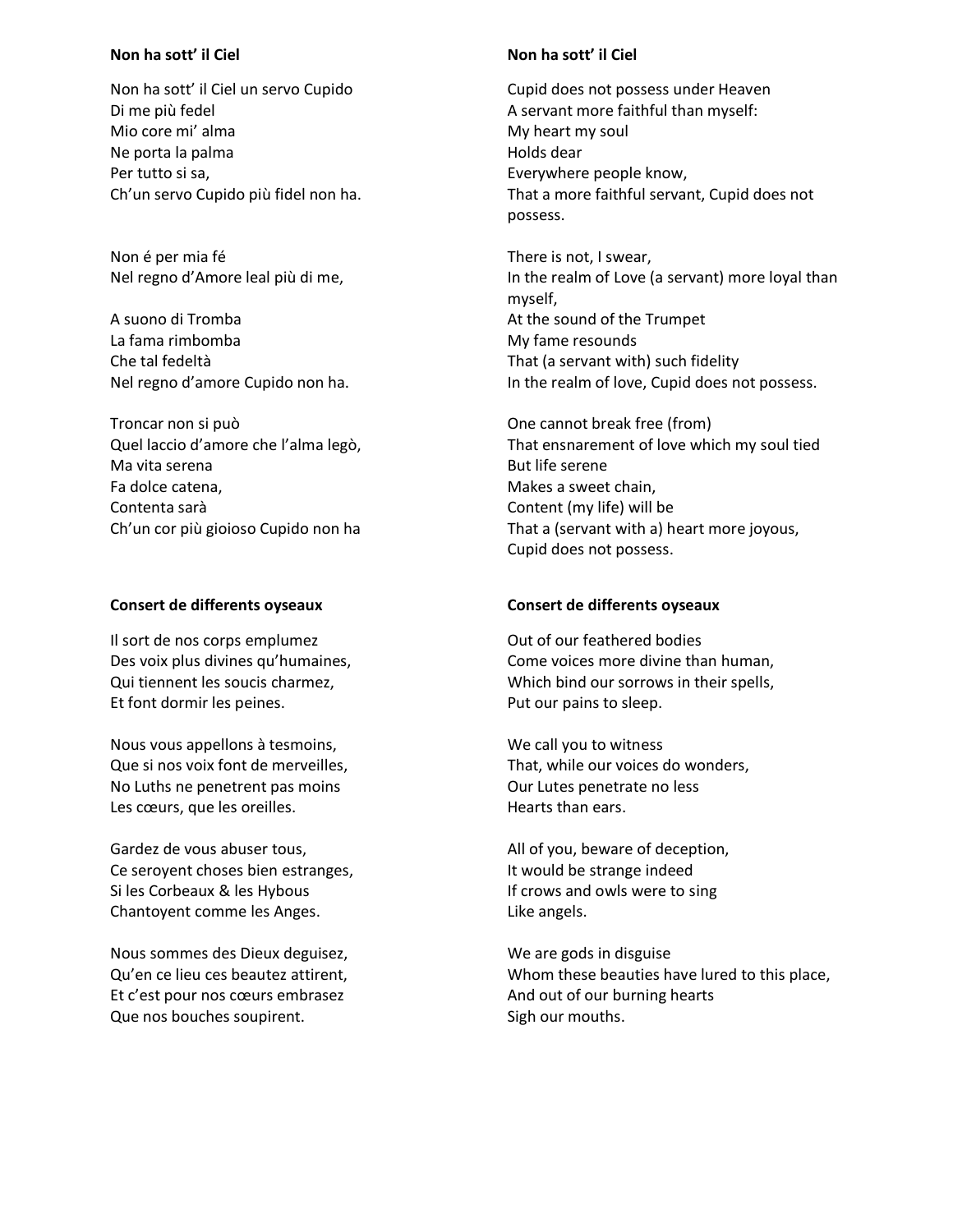### **Usurpator tiranno**

## ARIA

Usurpator tiranno della tua libertà sia Lilla altrui che da gl'imperi sui non riceve il mio amor perdita o danno

Faccia'l geloso amante che non t'oda ben mio che non ti miri Saranno I miei sospiri a suo dispetto d'amator constante

Procuri pur ch'io sia esule dal tuo affetto e dal tuo core che non farà d'amore abandoni già mai l'anima mia

Disdegno in fra gl'ardori armi la voce a stratii miei rivolto, non potrà far il stolto che se ben tu non m'ami io non t'adori

Ma che val ch'il rival non mi possa impedir ch'io non ti brami, se per far ch'io non ami l'adorar giova poco amar non vale

Meta de tuoi diletti fatto e novo amator vago e felice a cui concede e lice il tuo voler del cor gl'ultimi accenti

## RECITATIVO

Seguane ciò che vuole adorerò com'adorai il tuo nome le luci tue le chiome saranno del mio cor catena e sole

### **Usurpator tiranno**

## ARIA

Tyrannous usurper of your liberty! Let Lilla be another's by his command (and) not receive my love, lost or damaged.

Let him be the jealous lover who denies me the benefit of hearing or seeing you. My sighs shall be, despite him, of a constant lover.

Let him arrange, therefore, that I be exiled from your affection and from your heart. (My heart,) which only expresses love, will never abandon my soul.

Let disdain, amongst his passions, arm his voice against my suffering. He shall not play the foolish proud one. If you truly do not love me I will not adore you.

But what is the use? My rival cannot impede me from longing for you. To pretend that I (do) not love (you,) adoration helps. Fondness is useless.

The aim of your delights made for a new lover, graceful and pleasing, to whom you may concede, from the will of your heart, your final signals.

### RECITATIVO

Come what may, I shall adore as I have adored your name, your eyes, your hair, (they) will be of my heart the sunlight and chains.